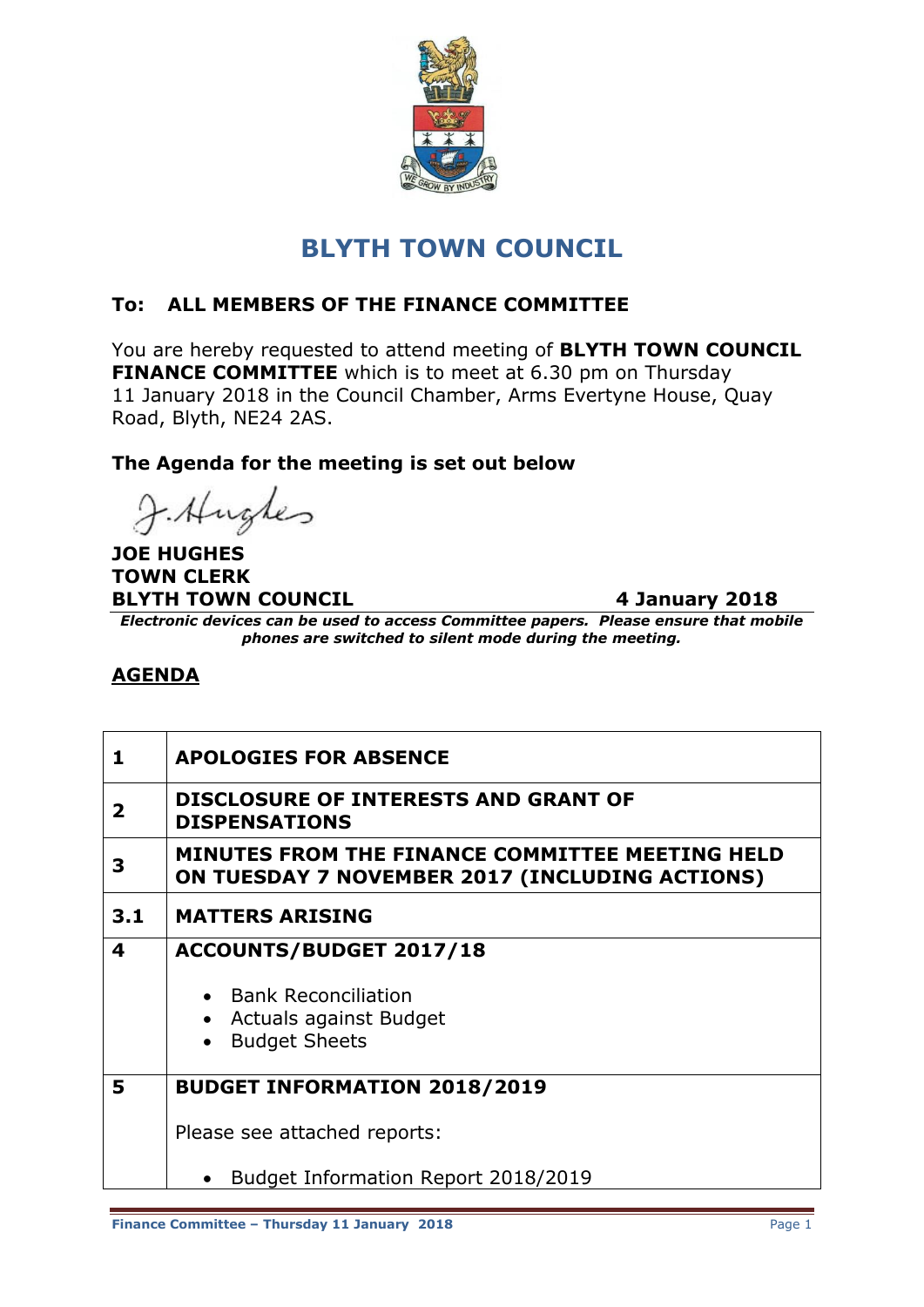|                         | • Appendix 1 - Budget Sheets Finance Committee/P&D<br>Committee<br>• Appendix 2 - Summary<br>• Appendix 3 - Budget Sheets All Committees (other than<br>Finance/P&D)                                                                                                       |
|-------------------------|----------------------------------------------------------------------------------------------------------------------------------------------------------------------------------------------------------------------------------------------------------------------------|
| 6                       | <b>REVIEW OF PROBABLE 2017-2018</b>                                                                                                                                                                                                                                        |
|                         | Please see attached report.                                                                                                                                                                                                                                                |
| $\overline{\mathbf{z}}$ | <b>PA SYSTEM REVIEW</b>                                                                                                                                                                                                                                                    |
|                         | Please see attached report.                                                                                                                                                                                                                                                |
| 8                       | <b>BLYTH CITIZEN'S EXCHANGE GROUP REQUEST FOR</b><br><b>FUNDING</b>                                                                                                                                                                                                        |
|                         | Please see attached letter.                                                                                                                                                                                                                                                |
| 9                       | <b>INSURANCE COVER UPDATE</b>                                                                                                                                                                                                                                              |
|                         | Please see attached report.                                                                                                                                                                                                                                                |
| 10                      | ANY OTHER BUSINESS OR ITEMS FOR URGENT ATTENTION                                                                                                                                                                                                                           |
|                         | This item is only for items of information to be given to Town<br>Councillors and for items which either the Committee Chair or<br>Town Clerk consider to be genuinely urgent.                                                                                             |
| 11                      | DATE AND TIME OF NEXT MEETING                                                                                                                                                                                                                                              |
|                         | The next Meeting of the Finance Committee will be held on<br>Tuesday 6 March 2018 in the Council Chamber.                                                                                                                                                                  |
| 12                      | <b>PART II</b>                                                                                                                                                                                                                                                             |
|                         | Pursuant to the Public Bodies (Admission to Meetings) Act 1960;<br>that in view of the confidential nature of the business about to be<br>transacted, it is advisable in the public interest that the press and<br>public be excluded and they are instructed to withdraw. |